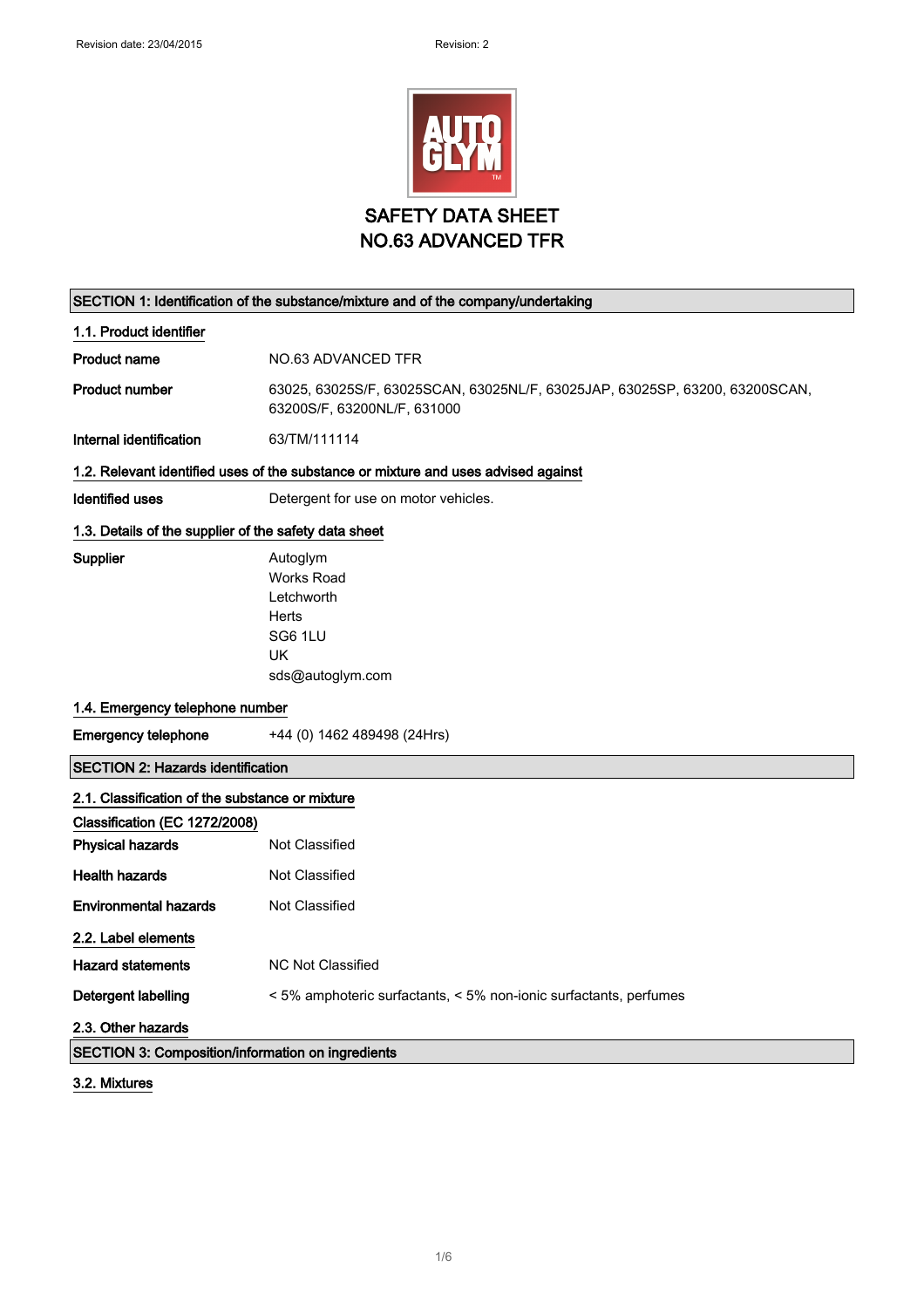| Disodium Metasilicate Pentahydrate             |                                                                                                                                                                                                                    |                                                      | $1 - 5%$ |
|------------------------------------------------|--------------------------------------------------------------------------------------------------------------------------------------------------------------------------------------------------------------------|------------------------------------------------------|----------|
| CAS number: 6834-92-0                          | EC number: 229-912-9                                                                                                                                                                                               | REACH registration number: 01-<br>2119449811-37-XXXX |          |
| Classification                                 |                                                                                                                                                                                                                    |                                                      |          |
| Skin Corr. 1B - H314                           |                                                                                                                                                                                                                    |                                                      |          |
| Eye Dam. 1 - H318                              |                                                                                                                                                                                                                    |                                                      |          |
| <b>STOT SE 3 - H335</b>                        |                                                                                                                                                                                                                    |                                                      |          |
| Alcohols, C6-12, ethoxylated                   |                                                                                                                                                                                                                    |                                                      | $1 - 5%$ |
| CAS number: 68439-45-2                         |                                                                                                                                                                                                                    |                                                      |          |
| Classification                                 |                                                                                                                                                                                                                    | Classification (67/548/EEC or 1999/45/EC)            |          |
| Acute Tox. 4 - H302                            | Xn;R22. Xi;R41.                                                                                                                                                                                                    |                                                      |          |
| Eye Dam. 1 - H318                              |                                                                                                                                                                                                                    |                                                      |          |
|                                                | 1-Propanaminium, 3-amino-N-(carboxymethyl)-N,N-dimethyl-                                                                                                                                                           |                                                      | $1 - 5%$ |
| , N-coco acyl derivs., hydroxides, inner salts |                                                                                                                                                                                                                    |                                                      |          |
| CAS number: -                                  | EC number: 931-296-8                                                                                                                                                                                               | REACH registration number: 01-<br>2119488533-30-XXXX |          |
| Classification                                 |                                                                                                                                                                                                                    |                                                      |          |
| Eye Dam. 1 - H318                              |                                                                                                                                                                                                                    |                                                      |          |
| Aquatic Chronic 3 - H412                       |                                                                                                                                                                                                                    |                                                      |          |
|                                                | The Full Text for all R-Phrases and Hazard Statements are Displayed in Section 16.                                                                                                                                 |                                                      |          |
| <b>SECTION 4: First aid measures</b>           |                                                                                                                                                                                                                    |                                                      |          |
| 4.1. Description of first aid measures         |                                                                                                                                                                                                                    |                                                      |          |
| Inhalation                                     | Remove person to fresh air and keep comfortable for breathing.                                                                                                                                                     |                                                      |          |
| Ingestion                                      | Do not induce vomiting. Get medical attention immediately.                                                                                                                                                         |                                                      |          |
| Skin contact                                   | Rinse immediately with plenty of water. Take off contaminated clothing and wash it before<br>reuse. Get medical attention if any discomfort continues.                                                             |                                                      |          |
| Eye contact                                    | Rinse immediately with plenty of water. Continue to rinse for at least 15 minutes and get<br>medical attention. Remove any contact lenses and open eyelids wide apart. Rinse with water.<br>Get medical attention. |                                                      |          |
|                                                | 4.2. Most important symptoms and effects, both acute and delayed                                                                                                                                                   |                                                      |          |
| Eye contact                                    | May cause temporary eye irritation.                                                                                                                                                                                |                                                      |          |
|                                                | 4.3. Indication of any immediate medical attention and special treatment needed                                                                                                                                    |                                                      |          |
| Notes for the doctor                           | No specific recommendations.                                                                                                                                                                                       |                                                      |          |
| <b>SECTION 5: Firefighting measures</b>        |                                                                                                                                                                                                                    |                                                      |          |
| 5.1. Extinguishing media                       |                                                                                                                                                                                                                    |                                                      |          |
| Suitable extinguishing media                   | The product is not flammable. Use fire-extinguishing media suitable for the surrounding fire.                                                                                                                      |                                                      |          |

## 5.2. Special hazards arising from the substance or mixture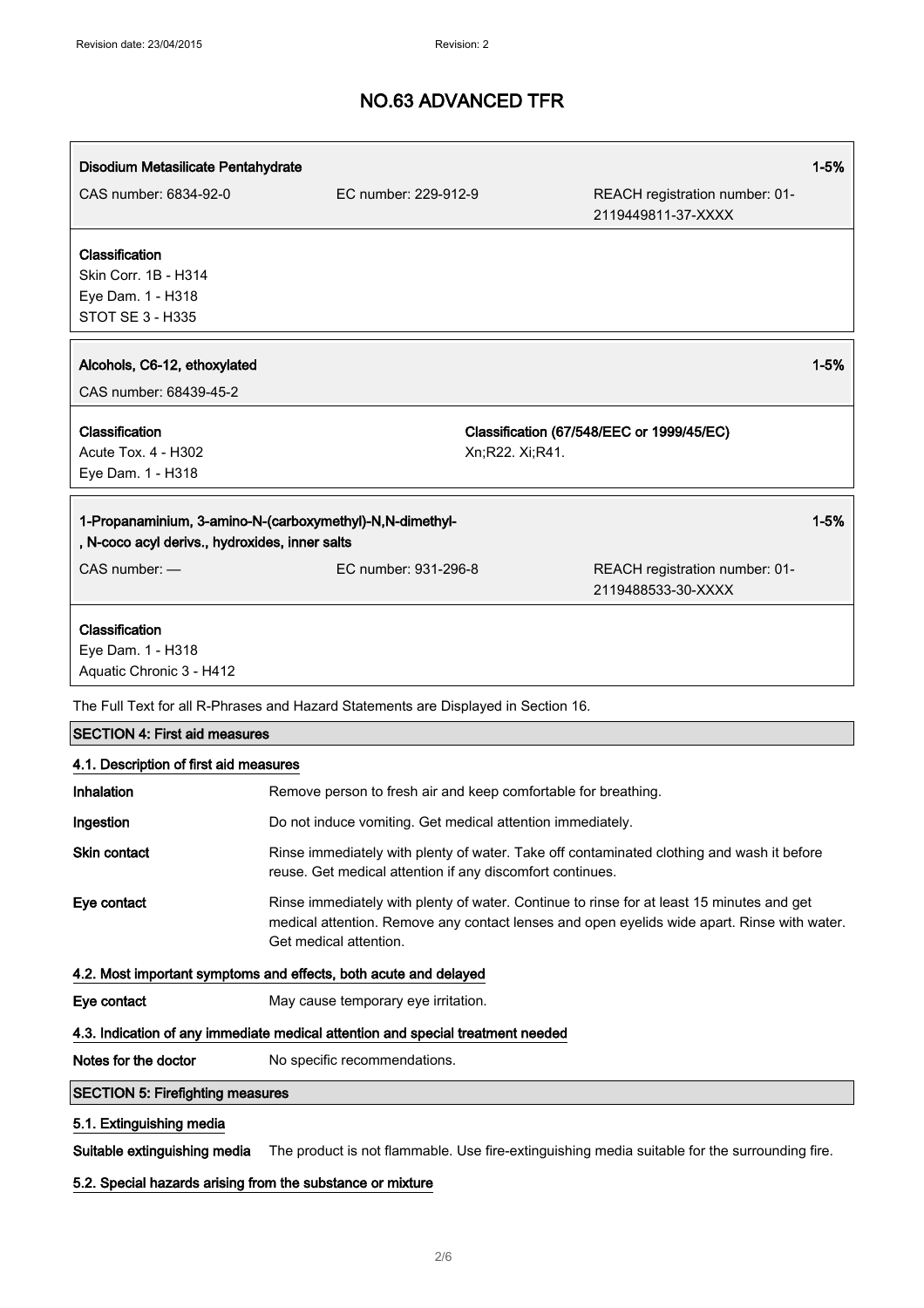| <b>Hazardous combustion</b><br>products                   | Oxides of carbon.                                                                                                                                                                                                                                              |
|-----------------------------------------------------------|----------------------------------------------------------------------------------------------------------------------------------------------------------------------------------------------------------------------------------------------------------------|
| 5.3. Advice for firefighters                              |                                                                                                                                                                                                                                                                |
| Special protective equipment<br>for firefighters          | Wear positive-pressure self-contained breathing apparatus (SCBA) and appropriate protective<br>clothing.                                                                                                                                                       |
| <b>SECTION 6: Accidental release measures</b>             |                                                                                                                                                                                                                                                                |
|                                                           | 6.1. Personal precautions, protective equipment and emergency procedures                                                                                                                                                                                       |
| <b>Personal precautions</b>                               | Follow precautions for safe handling described in this safety data sheet. Take precautionary<br>measures against static discharges. Provide adequate ventilation.                                                                                              |
| 6.2. Environmental precautions                            |                                                                                                                                                                                                                                                                |
| <b>Environmental precautions</b>                          | Spillages or uncontrolled discharges into watercourses must be reported immediately to the<br>Environmental Agency or other appropriate regulatory body. Avoid discharge into drains or<br>watercourses or onto the ground.                                    |
| 6.3. Methods and material for containment and cleaning up |                                                                                                                                                                                                                                                                |
| Methods for cleaning up                                   | Absorb spillage with inert, damp, non-combustible material. Flush contaminated area with<br>plenty of water. Collect and place in suitable waste disposal containers and seal securely.<br>Dispose of contents/container in accordance with local regulations. |
| 6.4. Reference to other sections                          |                                                                                                                                                                                                                                                                |
| Reference to other sections                               | Wear protective clothing as described in Section 8 of this safety data sheet.                                                                                                                                                                                  |
| <b>SECTION 7: Handling and storage</b>                    |                                                                                                                                                                                                                                                                |
| 7.1. Precautions for safe handling                        |                                                                                                                                                                                                                                                                |
| Usage precautions                                         | Avoid contact with skin and eyes.                                                                                                                                                                                                                              |
| Advice on general<br>occupational hygiene                 | When using do not eat, drink or smoke. Wash hands thoroughly after handling.                                                                                                                                                                                   |
|                                                           | 7.2. Conditions for safe storage, including any incompatibilities                                                                                                                                                                                              |
| Storage precautions                                       | Store in tightly-closed, original container in a dry, cool and well-ventilated place. Keep only in<br>the original container.                                                                                                                                  |
| 7.3. Specific end use(s)                                  |                                                                                                                                                                                                                                                                |
| Specific end use(s)                                       | The identified uses for this product are detailed in Section 1.2.                                                                                                                                                                                              |
| <b>SECTION 8: Exposure Controls/personal protection</b>   |                                                                                                                                                                                                                                                                |
| 8.1. Control parameters                                   |                                                                                                                                                                                                                                                                |
| 8.2. Exposure controls                                    |                                                                                                                                                                                                                                                                |
| Protective equipment                                      |                                                                                                                                                                                                                                                                |
|                                                           |                                                                                                                                                                                                                                                                |
| Appropriate engineering<br>controls                       | Provide adequate ventilation.                                                                                                                                                                                                                                  |
| Eye/face protection                                       | Wear eye protection. EN 166:2001                                                                                                                                                                                                                               |
| Hand protection                                           | Wear protective gloves made of the following material: Nitrile rubber. The breakthrough time<br>for any glove material may be different for different glove manufacturers.                                                                                     |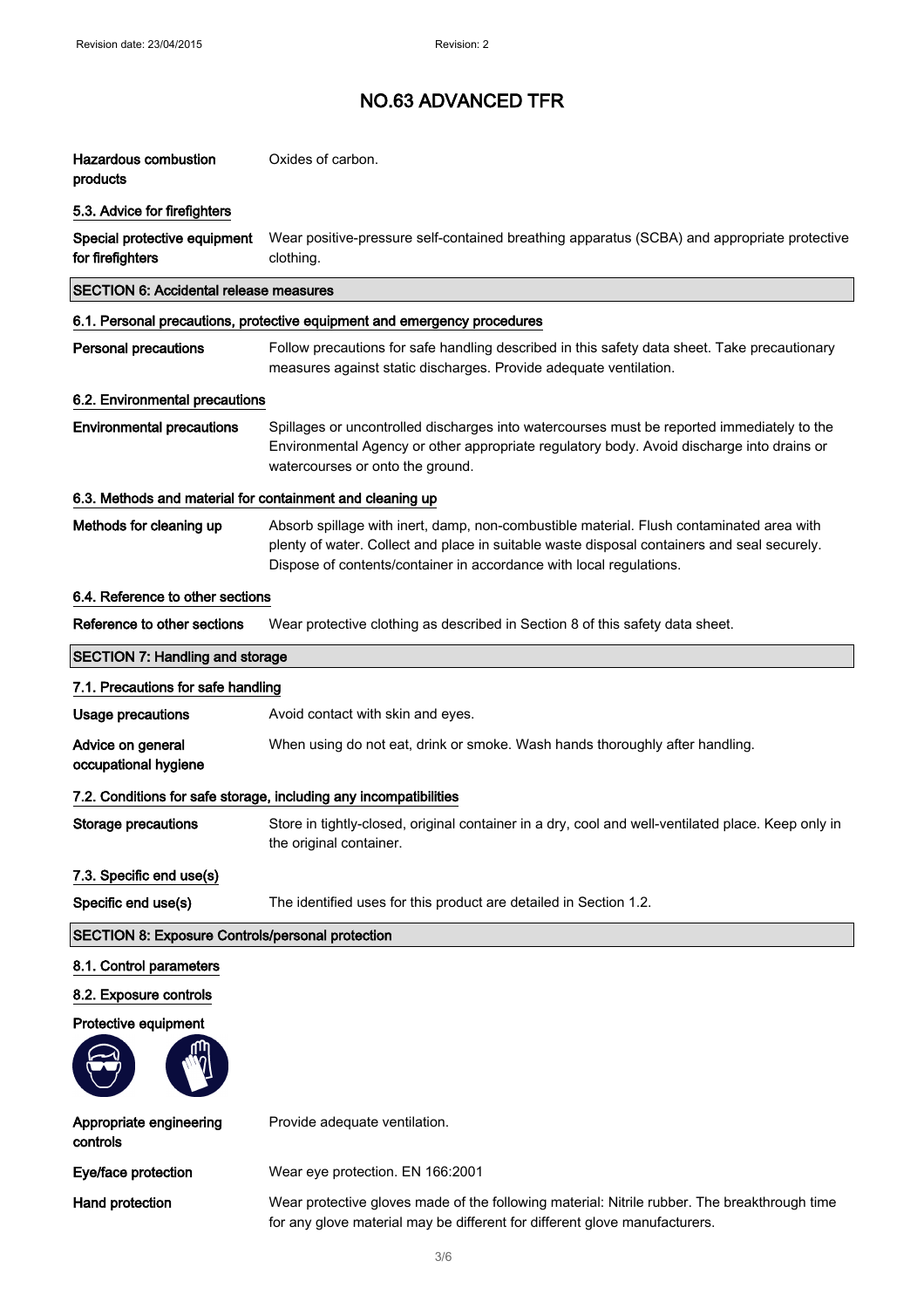| Hygiene measures                                           | Wash at the end of each work shift and before eating, smoking and using the toilet. |
|------------------------------------------------------------|-------------------------------------------------------------------------------------|
| <b>Respiratory protection</b>                              | Respiratory protection not required.                                                |
| <b>SECTION 9: Physical and Chemical Properties</b>         |                                                                                     |
| 9.1. Information on basic physical and chemical properties |                                                                                     |
| Appearance                                                 | Clear liquid.                                                                       |
| Colour                                                     | Yellow.                                                                             |
| <b>Odour threshold</b>                                     | No information available.                                                           |
| pH                                                         | pH (concentrated solution): 12.9                                                    |
| <b>Melting point</b>                                       | No information available.                                                           |
| Initial boiling point and range                            | $100^{\circ}$ C                                                                     |
| Flash point                                                | Not applicable.                                                                     |
| <b>Evaporation rate</b>                                    | No information available.                                                           |
| <b>Evaporation factor</b>                                  | No information available.                                                           |
| Upper/lower flammability or<br>explosive limits            | No information available.                                                           |
| Vapour pressure                                            | No information available.                                                           |
| Vapour density                                             | No information available.                                                           |
| <b>Relative density</b>                                    | ~1.04                                                                               |
| <b>Bulk density</b>                                        | No information available.                                                           |
| Solubility(ies)                                            | Miscible with water.                                                                |
| <b>Partition coefficient</b>                               | No information available.                                                           |
| Auto-ignition temperature                                  | No information available.                                                           |
| <b>Decomposition Temperature</b>                           | No information available.                                                           |
| <b>Explosive properties</b>                                | No information available.                                                           |
| 9.2. Other information                                     |                                                                                     |
| <b>SECTION 10: Stability and reactivity</b>                |                                                                                     |
| 10.1. Reactivity                                           |                                                                                     |
| Reactivity                                                 | There are no known reactivity hazards associated with this product.                 |
| 10.2. Chemical stability                                   |                                                                                     |
| <b>Stability</b>                                           | Stable at normal ambient temperatures and when used as recommended.                 |
| 10.3. Possibility of hazardous reactions                   |                                                                                     |
| Possibility of hazardous<br>reactions                      | No potentially hazardous reactions known.                                           |
| 10.4. Conditions to avoid                                  |                                                                                     |
| Conditions to avoid                                        | No specific requirements are anticipated under normal conditions of use.            |
| 10.5. Incompatible materials                               |                                                                                     |
| Materials to avoid                                         | Avoid contact with the following materials: Strong acids. Strong alkalis.           |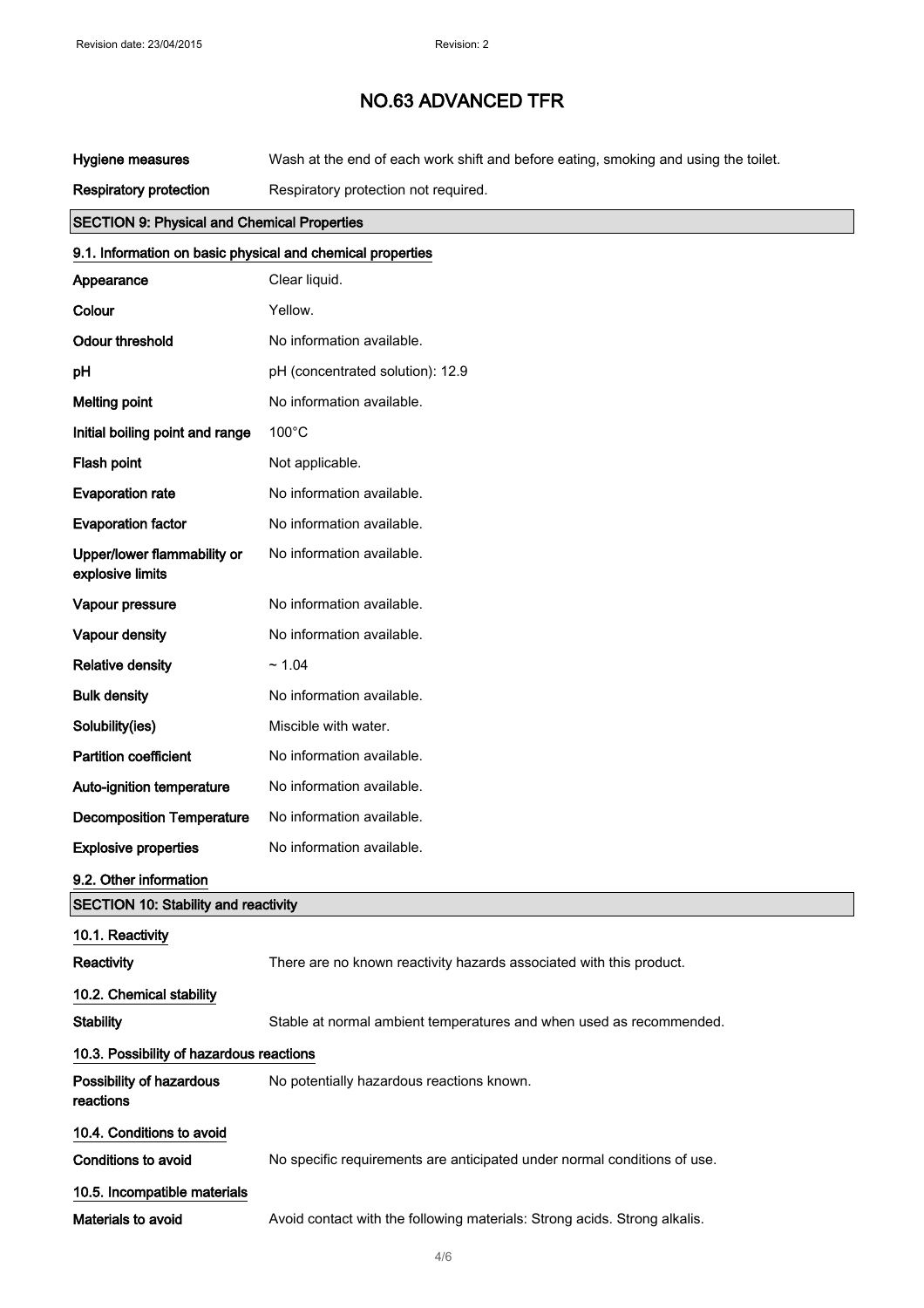## 10.6. Hazardous decomposition products

| Hazardous decomposition<br>products          | Not known.                                                                                                            |
|----------------------------------------------|-----------------------------------------------------------------------------------------------------------------------|
| <b>SECTION 11: Toxicological information</b> |                                                                                                                       |
| 11.1. Information on toxicological effects   |                                                                                                                       |
| Acute toxicity - oral                        |                                                                                                                       |
| ATE oral (mg/kg)                             | 42,616.66                                                                                                             |
| <b>General information</b>                   | This product has low toxicity. Only large quantities are likely to have adverse effects on<br>human health.           |
| <b>SECTION 12: Ecological Information</b>    |                                                                                                                       |
| Ecotoxicity                                  | The product is not expected to be hazardous to the environment.                                                       |
| 12.1. Toxicity                               |                                                                                                                       |
| 12.2. Persistence and degradability          |                                                                                                                       |
| 12.3. Bioaccumulative potential              |                                                                                                                       |
| <b>Bioaccumulative potential</b>             | Not determined.                                                                                                       |
| <b>Partition coefficient</b>                 | No information available.                                                                                             |
| 12.4. Mobility in soil                       |                                                                                                                       |
| 12.5. Results of PBT and vPvB assessment     |                                                                                                                       |
| Results of PBT and vPvB<br>assessment        | This product does not contain any substances classified as PBT or vPvB.                                               |
| 12.6. Other adverse effects                  |                                                                                                                       |
| <b>SECTION 13: Disposal considerations</b>   |                                                                                                                       |
| 13.1. Waste treatment methods                |                                                                                                                       |
| <b>General information</b>                   | Dispose of waste product or used containers in accordance with local regulations                                      |
| <b>Disposal methods</b>                      | Dispose of contents/container in accordance with local regulations.                                                   |
| <b>SECTION 14: Transport information</b>     |                                                                                                                       |
| General                                      | The product is not covered by international regulations on the transport of dangerous goods<br>(IMDG, IATA, ADR/RID). |
| 14.1. UN number                              |                                                                                                                       |
| Not applicable.                              |                                                                                                                       |
| 14.2. UN proper shipping name                |                                                                                                                       |
| Not applicable.                              |                                                                                                                       |
| 14.3. Transport hazard class(es)             |                                                                                                                       |

No transport warning sign required.

## 14.4. Packing group

Not applicable.

### 14.5. Environmental hazards